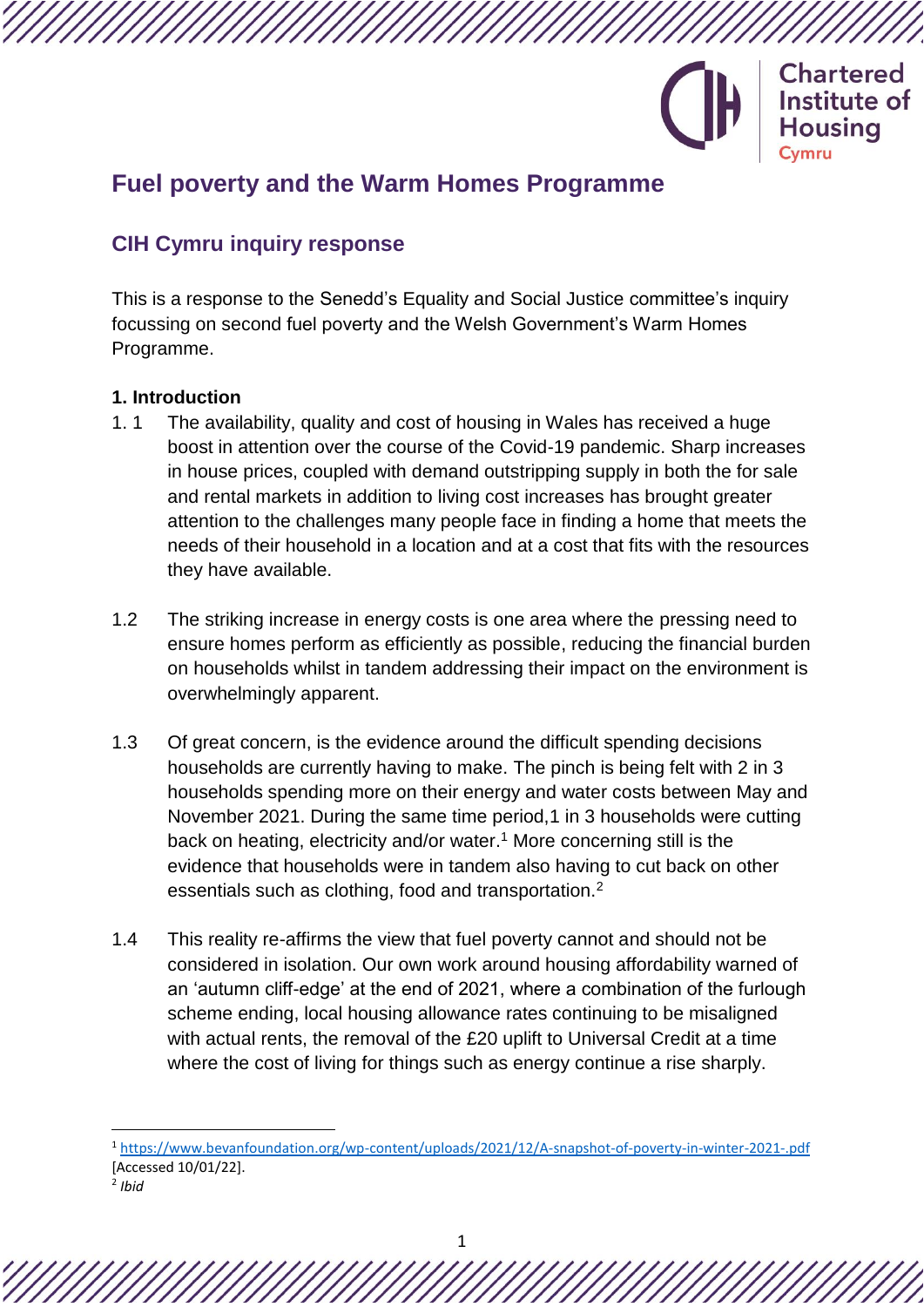Institute of 1.5 The following response is based on the work of our **Housing** members – housing professionals working across Wales. Cvmru We have responded to the aspects of the terms of reference that fits with the work of our members.

**Chartered** 

#### **2. Lessons from the Warm Homes Programme**

- 2.1 Given the attention afforded to better understanding the impact of the Warm Homes Programme (WHP), there is strong evidence around the need for change and to ensure the next iteration of the programme evolves from what has been offered to date. We believe the key lessons include:
- 2.2 Defining fuel poverty **–** The previous inquiry conducted in the fifth Senedd by the Climate Change Environment and Rural Affairs committee put forward a recommendation for the Welsh Government to re-consider its definition of fuel poverty. The Welsh Government's **'**Tackling Fuel Poverty 2021-2035' plan contains the following definition:

*"For the purpose of this plan and as defined in the Warm Homes and Energy Conservation Act 2000, a household is to be regarded as living "in fuel poverty" if a member of a household is living on a "lower income" in a home which cannot be kept "warm" at "reasonable cost."* 

- 2.3 The Scottish definition (which uses the residual model) of fuel poverty takes housing, childcare, disabled living and other costs into account when determining the level of income available to pay for fuel. This provides a more sensitive measurement of fuel poverty. That said, it is not immune to the challenge of capturing households who are under-heating, self-disconnectiing and self-rationing. For example, a household which appears to be spending little on energy could be doing so due to a need to afford other essentials, such as food. Whilst we recognise the definition has been set we believe that an ongoing dialogue on its appropriateness is needed.
- 2.4 In terms of other definitions currently used by the Welsh Government in this area, the plan should be clear on whether the figures used to inform the definition of low-income households (the Household Below Average Income) is based on the UK or Wales figures.
- 2.5 Evaluation The challenges in truly understanding the direct impact of the WHP previously has been the lack of clear data demonstrating how situations changed for households for the better following work through a scheme under WHP. We recognise and welcome that the Welsh Government in its plan 'Tackling Fuel Poverty 2021-2035' set out measures to improve evaluation efforts through for example establishing an administrative advisory board on fuel poverty to 'monitor and review progress' on tackling fuel poverty.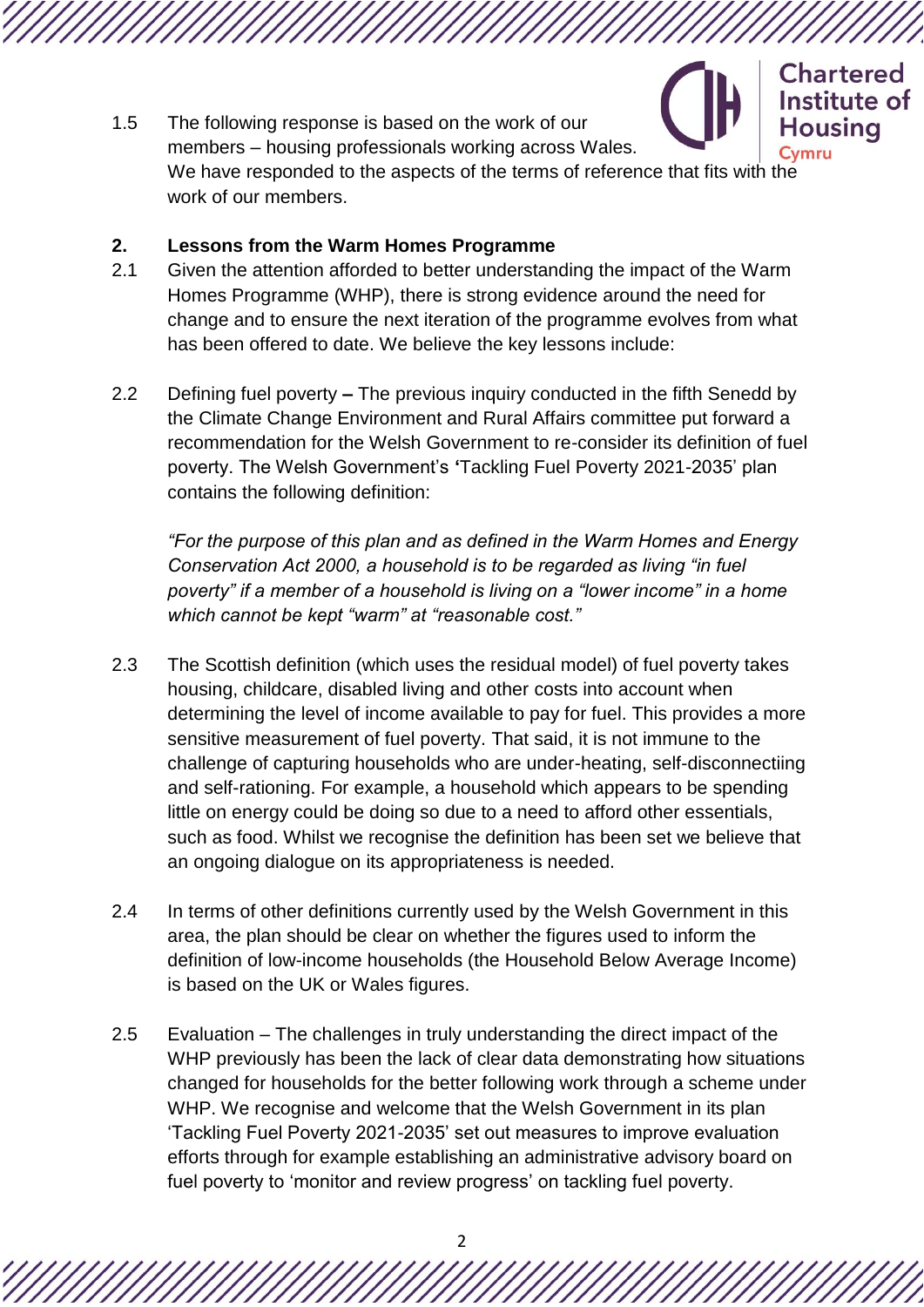# **Chartered** Institute of **Housing**

- 2.6 We feel there is a need for greater detail on how the process of 'monitor and review' will work in practice, the data sources that will be drawn from and importantly, how stakeholders – from contractors through to tenants/landlords/owners have their insight and experience used to inform and refine the approach.
- 2.7 Any evaluation mechanism, should in our view, take into consideration the broader impact of the WHP on poverty. Whilst it could be assumed that a household who saves money on their energy costs would then have greater financial resources to spend on other aspects of day to day living, creating a clearer picture of this would both help build a vivid evidence based underpinning the programme whilst demonstrating the value for money delivered by investment in this area further still.
- 2.8 Governance and administration Some of our members, particularly those working within local authorities who have had a direct role in delivering the WHP outline the challenging timescales they have had to work to in disseminating the funding. In addition, whilst the support to develop a workforce amongst SMEs was a positive step there were clear challenges in attracting business to train personnel without having a more concrete guarantee of business as a result.
- 2.9 In addition the stringent focus on fuel poverty measures have meant that a whole-home approach to tackling fuel poverty and more broadly housing quality is a missed opportunity. The future of the programme should consider how it focuses on whole-house improvements, even if these don't fall within the remit of the programme to ensure that any intervention to improve the efficiency of a home is as effective as possible.

#### **3. Rural fuel poverty**

- 3.1 Fuel poverty in more rural areas is likely to be contained to pockets, rather than areas and as such may require greater flexibility in how support is targeted within a locality. Rural locations are also more likely to have higher costs for works, and households are more likely to have issues with other infrastructure vital to day to day life, such as transportation and internet.
- 3.2 With properties in rural areas often being older, and more likely to be off-grid the interventions needed to improve the efficiency of these homes are more considerable than those the WHP may have considered for homes in more urban areas. Diversifying the options that can be delivered under the programme alongside appropriately weighted funding is vital.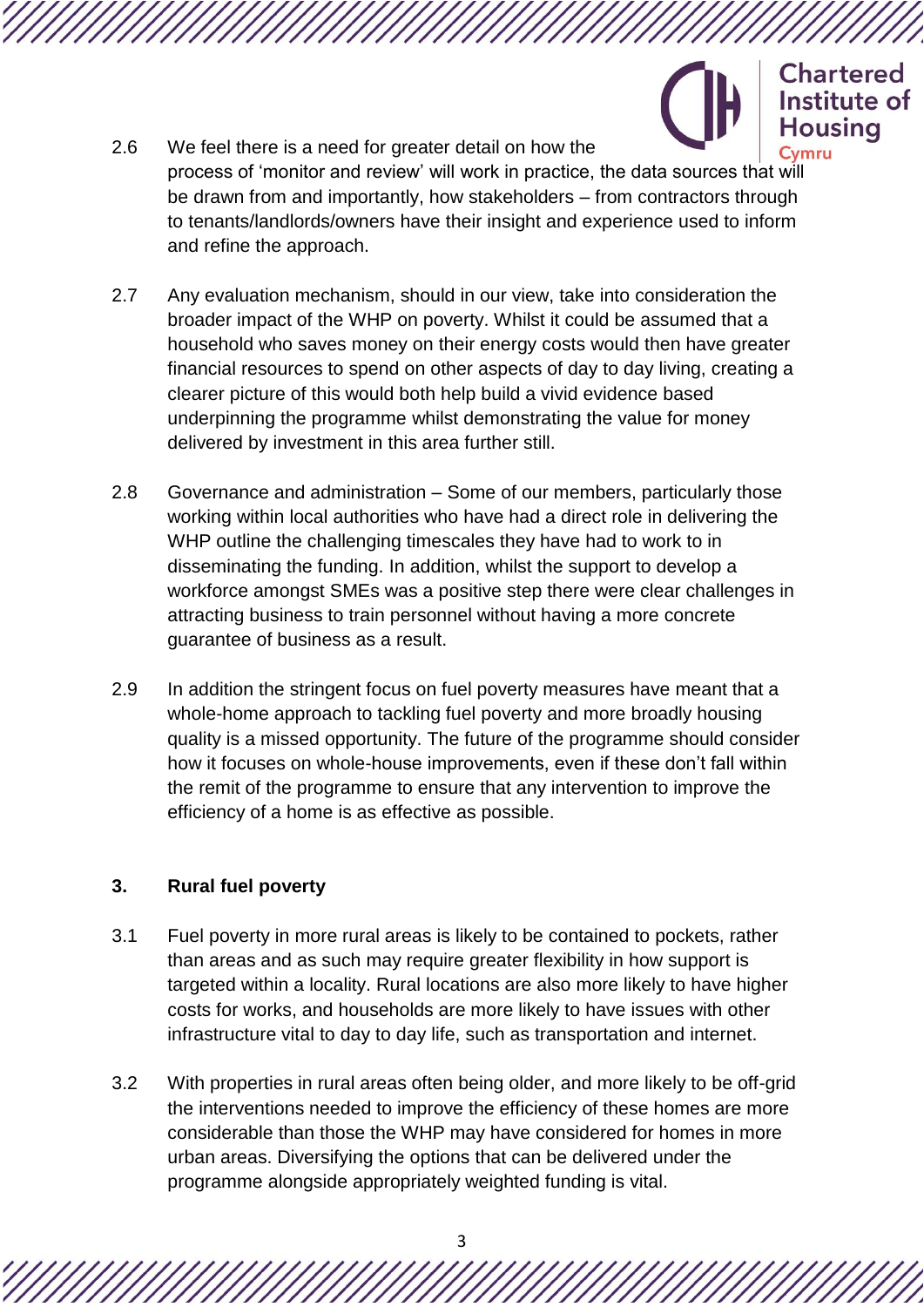

#### **4. Supporting private landlords and tenants**

- 4.1 Private landlords are already operating in a challenging environment where pressures on their business may act as barriers to having a long-term focus on things like energy efficiency and reducing fuel poverty. With the Minimum Energy Efficiency Standards (MEES) there is a clear baseline landlords have to work towards. But there is a risk that given the costs that achieving MEES could entail, landlords become unwilling to invest additional finance in improving a property beyond this – which at present would represent achievement of EPC C rating.
- 4.2 To compel landlords to continue on that journey of improvement a number of factors need to be considered:
	- Financial support: The substantial costs involved in improving the efficiency of a home are likely to be prohibitive to some landlords. Financial support will need to be tailored to reflect the variety of business models private landlords operate under. For example, smaller landlords, with highly leveraged mortgages are unlikely to have sufficient funds available to invest over and above ongoing maintenance and improvement costs. In addition, compared to larger organisations undertaking similar improvements, smaller landlords are less likely to be able to carry risk and raise significant investment against their revenue streams. Landlords also do not directly benefit from lower energy bills and it is important therefore to consider how the broader impacts around tenant satisfaction, and tenancy sustainment are communicated effectively. In addition, the viability of retrofit will rely heavily on property values against costs, which will vary considerably between different areas.
	- Consumer advice and confidence: The consumer environment for new, sustainable forms of providing clean energy into homes can be confusing and be reliant on an individual having some expertise. For private landlords there is need for greater government support to understand the products available, de-mystify the technology and build a greater knowledge base amongst landlords of the overall benefits of investing in improvements. Within this there should also be greater links between the Welsh Government's Optimised Retrofit Programme and work to support private landlords and improve homes in the PRS.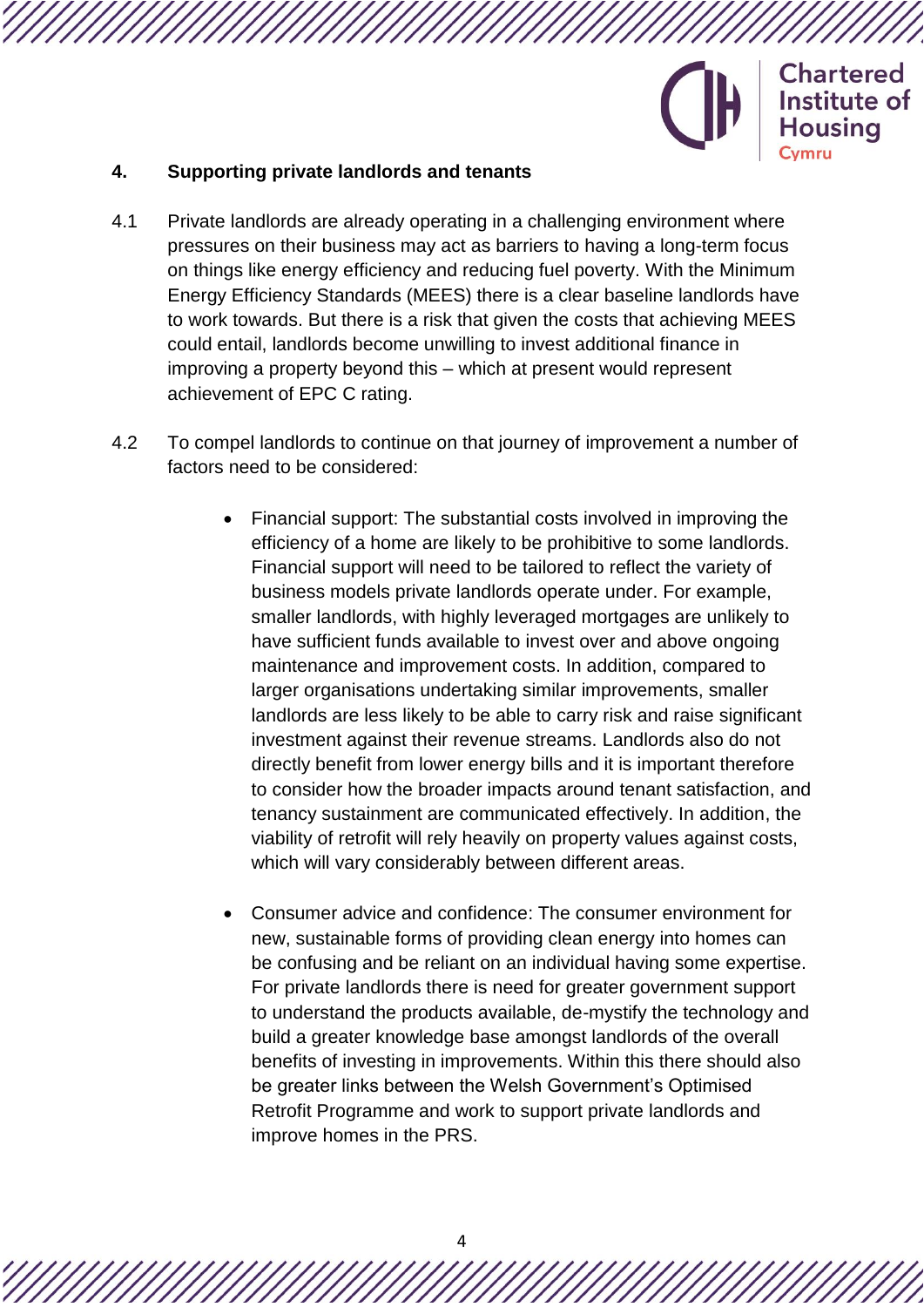Institute of Housing Support Grant services: A key way to **Housing** support tenants who may be living in fuel Cvmru poverty and experiencing financial difficulty is through Housing Support Grant (formerly Supporting People services). Our work with private landlords suggests that awareness that services provided through HSG are tenure-neutral is not always well-known and could itself act as a barrier to tenants receiving timely support.

**Chartered** 

- Local authority engagement: As primary points of engagement with a local private landlord population, local authorities have an important role to play in providing information, having a dialogue about local issues and sign-posting to source of support. Whilst many local authorities operate private landlord forums, not all do and the level of engagement where these exist can be variable and heavily reliant on the staff resource available to facilitate it.
- 4.3 We have recently commissioned research through our Tyfu Tai Cymru project, focussing on what is needed to make homes in the private rented sector more environmentally friendly. Undertaking the work is a collaborative team including The Sustainable Design Collection, Severn Wye Energy, Sero and the Future Generations Commissioner for Wales. We look forward to sharing the full report with the committee in due course.

#### **5. Advancing equality and social justice**

- 5. 1 As one of the coalition partners of the 'Back the Bill' campaign alongside Tai Pawb and Shelter Cymru we have been at the forefront of the call to enshrine a right to adequate housing into Welsh law.
- 5.2 We strongly welcomed the commitment in the Welsh Labour-Plaid Cymru Cooperation Agreement to bring forward a white paper to begin formal crossparty consideration of how a right to adequate housing could look and work in practice. We believe the approach, if adopted, would support strides in reducing housing-related inequalities, providing citizens with an enforceable right to housing. Given that any right is likely to consider the adequacy of a home, it is natural that factors concerning the efficiency of housing will be considered within the scope of the work.

#### **6. Alignment with decarbonisation**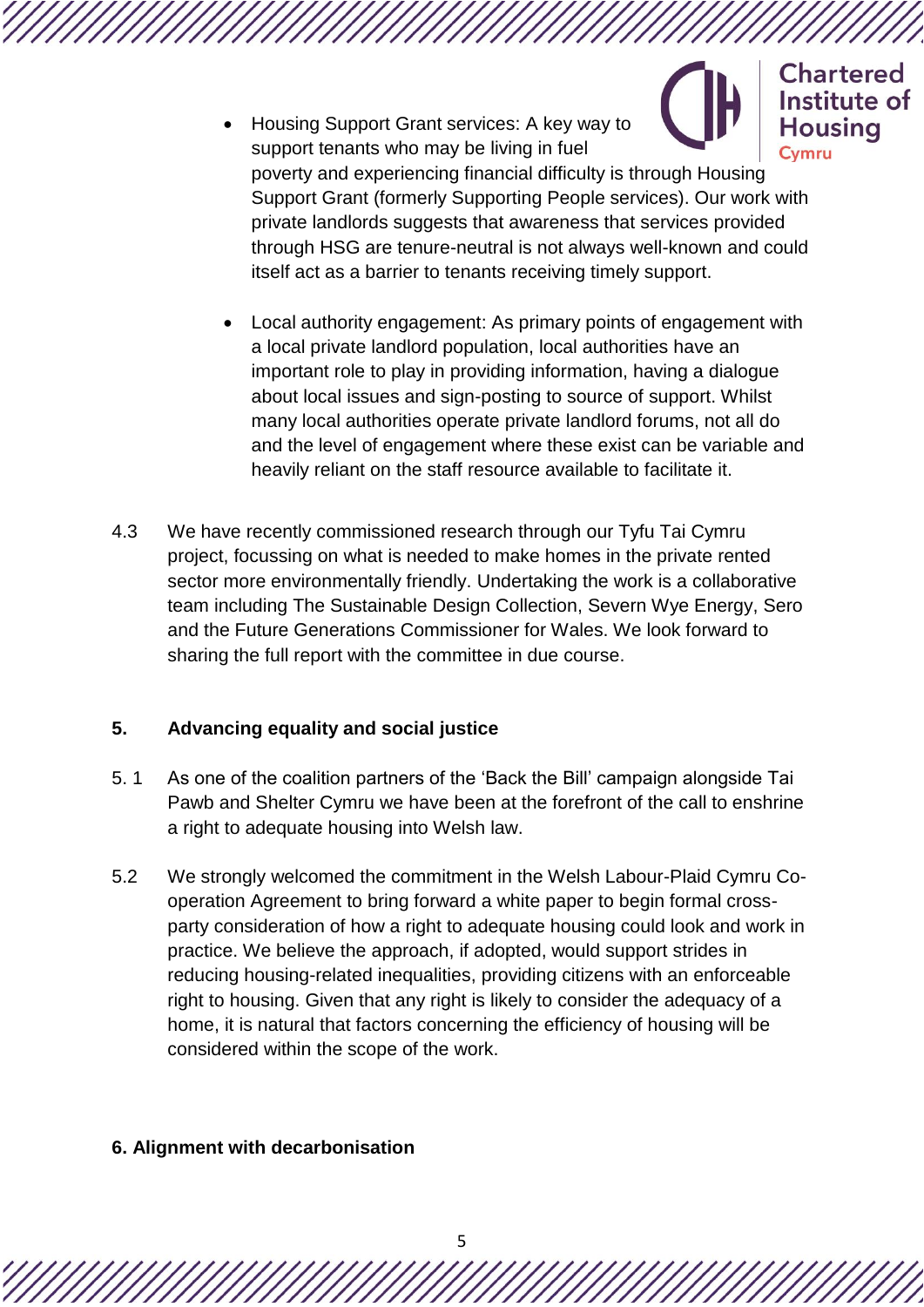

- 6.1 The WAO, in their 2019 review of Welsh Government's fuel poverty activity highlighted the tensions between the ambition to decarbonise homes in Wales at pace and scale whilst addressing fuel poverty. The WAO noted that natural gas is the cheapest form of domestic energy – but is not the most carbon-efficient source of energy. Alignment therefore needs to be made with the broader approach around energy supply and creating a greener energy grid.
- 6.2 In their 2019 report 'Homes of Today for Tomorrow' a team from the Welsh School of Architecture have modelled a number of scenario's that set out the practical challenges ahead.
- 6.3 The capital costs for improving homes to EPC rating A fall within these ranges -
	- Good practice narrative £17k to £32k
	- Best practice narrative £33.5k to £63.3k
	- Heritage narrative £10.8k to £25.5k
	- Rural narrative £39.4k to £66.8k
- 6.4 The report highlights that achievement of the rating is also reliant on other factors being progressed, including:
	- Significant improvements to clean energy supply (with national grid supplying 60% at the middle level and 80% clean energy if most transformative changes undertaken)
	- Increases in energy costs (50% increase for the middle level change and 100% for the most transformative)
- 6.5 The support to decarbonise all homes needs to be made as clear as possible and be underpinned by clear and consistent communication with the public that breeds consumer confidence and willingness to take action in tandem with broader progress to action ambitious improvements to energy infrastructure.

#### **About CIH**

The Chartered Institute of Housing (CIH) is the independent voice for housing and the home of professional standards. Our goal is simple – to provide housing professionals and their organisations with the advice, support, and knowledge they need to be brilliant. CIH is a registered charity and not-for-profit organisation. This means that the money we make is put back into the organisation and funds the activities we carry out to support the housing sector. We have a diverse membership of people who work in both the public and private sectors, in 20 countries on five continents across the world. Further information is available at: [www.cih.org.](http://www.cih.org/)